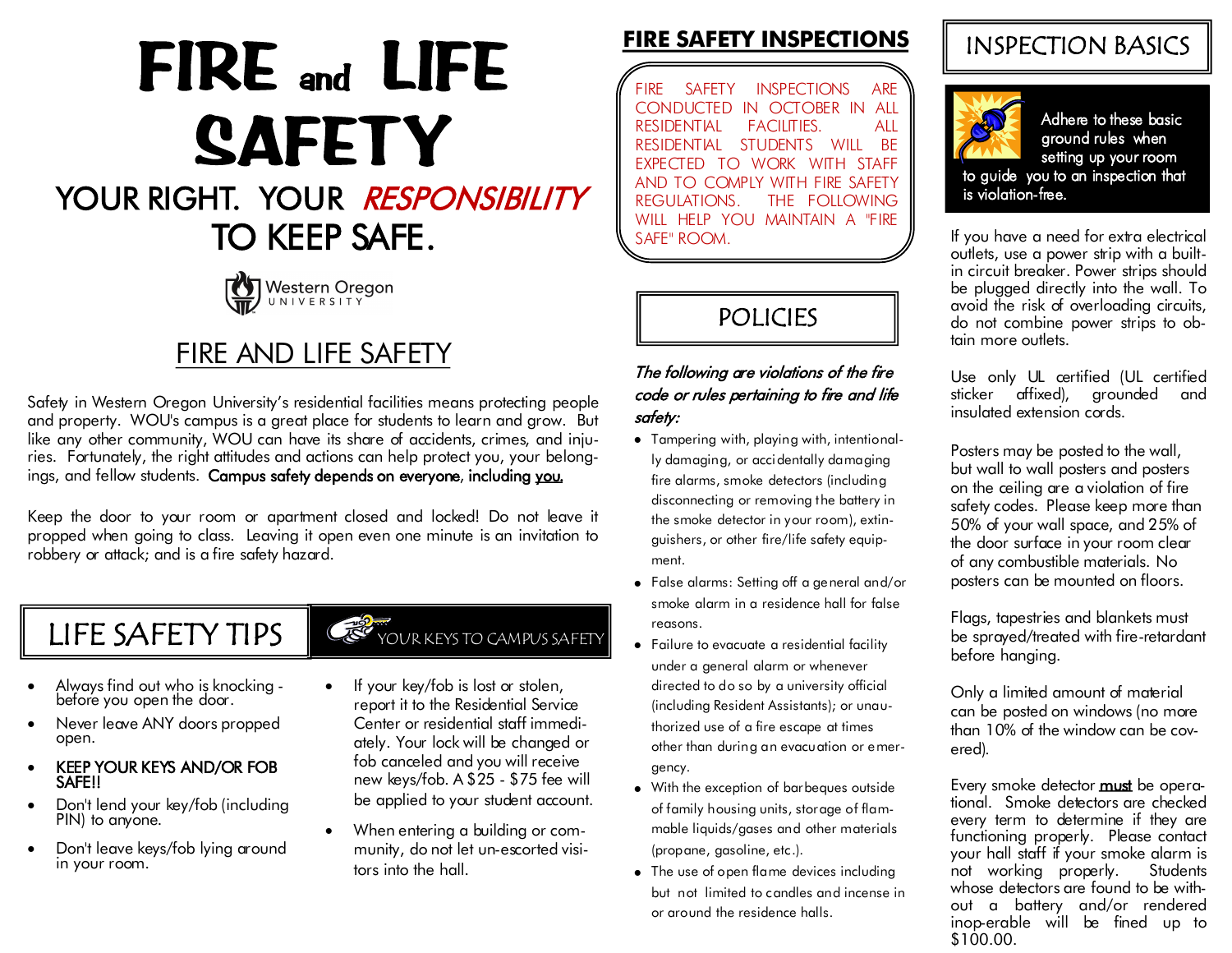

Basic Inspection Rules continued . . .

With the exception of microwave snacks, cooking is not allowed on campus except for units with kitchens. Single / exposed element burners, toasters, etc. are prohibited in all residential facilities.

Hot air popcorn pop-pers, hot pots, and drip coffee mak-ers are acceptable provided there is a built-in shutoff and there are no exposed heating elements.

Provided microwaves and microwaves in Family Housing units must be plugged directly into an outlet (do not use an exten-sion cord).

Use of halogen lamps are prohibited due to the intense heat of halogen bulbs.

Electric blankets and heating pads are not allowed.

Doors should never be left open or propped when your room is not occupied.

All lights must be UL listed.

String or rope lights are permitted in your room. They must be UL listed, and cannot obstruct doors or windows in any way.

Neon signs are not allowed.

Lit candles or any open flames are not allowed.

Streamers of any kind, including crepe paper are not allowed.

#### Do not hang anything from the ceil-

Do not hang decorations above, in front of, or too close to doorways or windows. Do not block exits.

Only 25% of the entire hallway surface (excluding existing bulletin boards) can be covered with posters.

Only 10% of the interior surface of the hallway door can be covered. (Equivalent to a white board or small door dec).

AVOID THESE COMMON CITATIONS

- USE OF CANDLES
- ANY COMBUSTIBLES ON CEILING
- TAMPERING WITH SMOKE DETECTOR
- USE OF UNAPPROVED MULTI-TAPS All multi-taps must have a circuit breaker.
- USE OF UNAPPROVED EXTENSION CORDS - Use only approved power strips with circuit breakers.
- USE OF HALOGEN LAMP
- TOO MANY COMBUSTIBLES (posters, signs, cloth of any kind)
	- ON WALLS (over 50%)
	- DOORS (over 75%)
	- WINDOWS (over 10%).
- FIRE EGRESS ISSUES (blocked doorway, inaccessible pathways, items hanging over an exit).
- STORNG COMBUSTIBLES TOO CLOSE TO CEILING OR SPRINKLERS (18" in

Arbor Park, Ackerman, Alderview, & Heritage - 32" in all other buildings

# FIRE SAFETY ... IN THE EVENT OF A FIRE

If you discover or suspect there is a fire, pull a fire alarm and exit the building. Make an attempt to warn others as you leave. When you reach the evacuation location, contact a residential staff member and give them as much information as you can.



If you have been alerted by an alarm, witnessed smoke or fire, or have been directed to evacuate the building:

Keep low to the floor if there is smoke in the room. If smoke is not present, close your window.

Feel the door before opening it. If it is hot, don't open it. If it is not hot, open it carefully. If smoke or heat is present, close the door and stay in the room. Seal up the cracks around the door with whatever is handy. If

you can, call 911 ("9-911" from a campus phone) and report that you are trapped. Be sure to give them your room number and location. If you cannot make contact via phone, hang a sheet, jacket, etc. out your window to attract attention.

If the hall is free of smoke or heat, close your door and exit immediately by the closest stairwell (\*\*remember to take your keys/fob with you\*\*). If the nearest exit is blocked, go to another exit.

Move quickly in a crouched position when escaping through a smoke-filled corridor. If possible, place a wet cloth over your face and head.

Once outside the building, move away from the building and watch for vehicle traffic. Do not enter the building again until you have been directed to do so by fire officials or by the hall staff. Please wait outside until instructed during  $\frac{d}{d}$  alarms. The silencing of the alarm does not mean the building is safe to reenter!